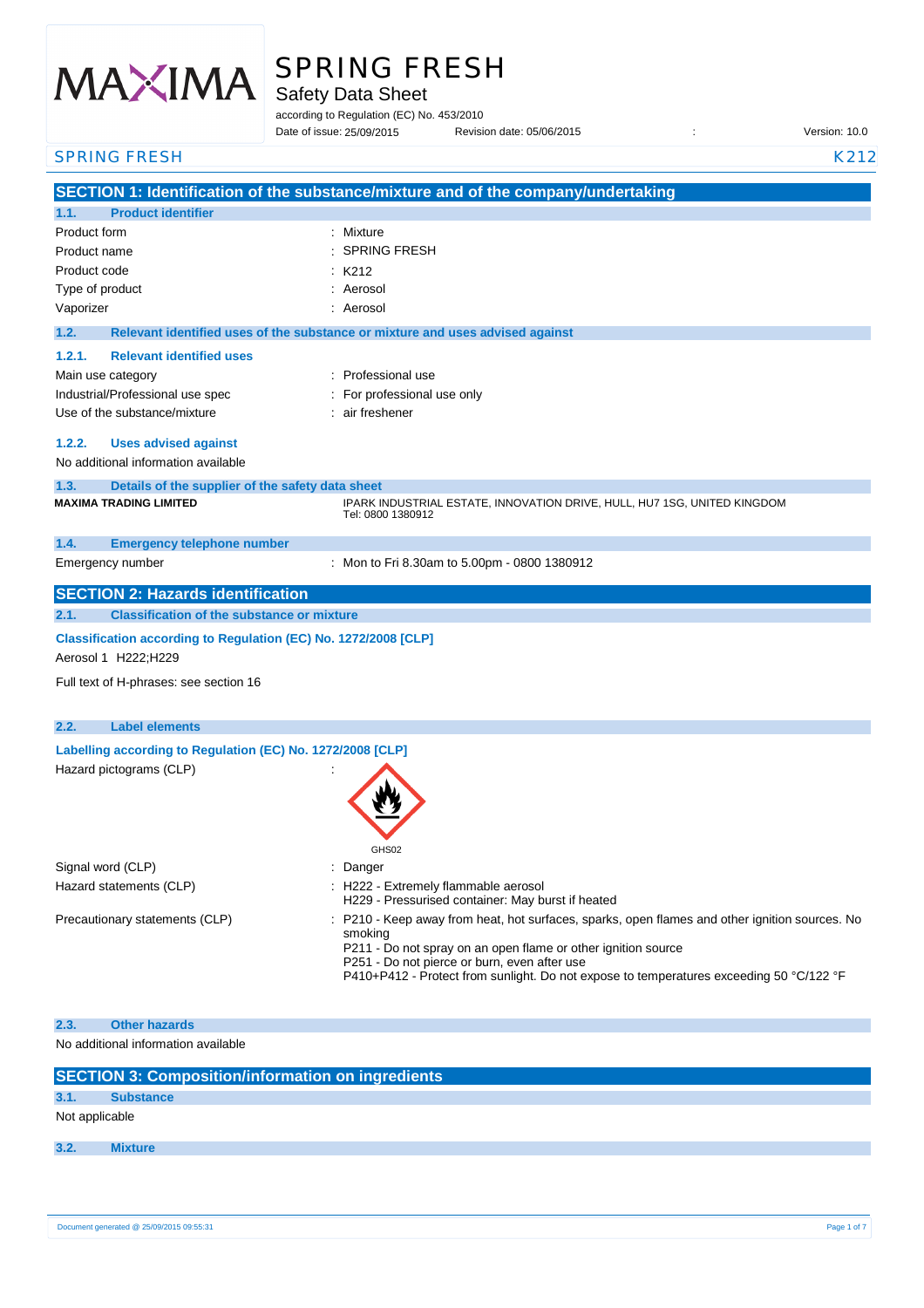according to Regulation (EC) No. 453/2010

| <b>Name</b>                                                                     | <b>Product identifier</b>                                                                              | $\frac{9}{6}$ | <b>Classification according to</b><br>Directive 67/548/EEC | <b>Classification according to</b><br><b>Regulation (EC) No.</b><br>1272/2008 [CLP] |
|---------------------------------------------------------------------------------|--------------------------------------------------------------------------------------------------------|---------------|------------------------------------------------------------|-------------------------------------------------------------------------------------|
| propane<br>substance with national workplace exposure<br>$limit(s)$ (DK, $IE$ ) | (CAS No) 74-98-6<br>(EC no) 200-827-9<br>(EC index no) 601-003-00-5                                    | $5 - 15$      | $F +: R12$                                                 | Flam. Gas 1, H220                                                                   |
| butane<br>substance with national workplace exposure<br>$limit(s)$ (DK, GB, IE) | (CAS No) 106-97-8<br>(EC no) 203-448-7<br>(EC index no) 601-004-00-0                                   | $5 - 15$      | $F +: R12$                                                 | Flam. Gas 1. H220<br>Press, Gas                                                     |
| propan-2-ol, isopropyl alcohol,<br>isopropanol                                  | (CAS No) 67-63-0<br>(EC no) 200-661-7<br>(EC index no) 603-117-00-0<br>(REACH-no) 01-<br>2119457558-25 | $1 - 5$       | F: R11<br>Xi: R36<br><b>R67</b>                            | Flam. Lig. 2, H225<br>Eye Irrit. 2, H319<br>STOT SE 3. H336                         |

Full text of R- and H-phrases: see section 16

|                                          | <b>SECTION 4: First aid measures</b>                  |                                                                                                                                                                                                 |
|------------------------------------------|-------------------------------------------------------|-------------------------------------------------------------------------------------------------------------------------------------------------------------------------------------------------|
|                                          |                                                       |                                                                                                                                                                                                 |
| 4.1.<br>First-aid measures general       | <b>Description of first aid measures</b>              | : Get medical advice/attention if you feel unwell.                                                                                                                                              |
| First-aid measures after inhalation      |                                                       |                                                                                                                                                                                                 |
| First-aid measures after skin contact    |                                                       | : Remove person to fresh air and keep comfortable for breathing.                                                                                                                                |
|                                          |                                                       | Wash with plenty of soap and water.                                                                                                                                                             |
| First-aid measures after eye contact     |                                                       | : IF IN EYES: Rinse cautiously with water for several minutes. Remove contact lenses, if present<br>and easy to do. Continue rinsing. If eye irritation persists: Get medical advice/attention. |
| First-aid measures after ingestion       |                                                       | : Do NOT induce vomiting. Rinse mouth. Drink plenty of water. Get medical advice/attention.                                                                                                     |
| 4.2.                                     |                                                       | Most important symptoms and effects, both acute and delayed                                                                                                                                     |
| Symptoms/injuries                        |                                                       | : Not expected to present a significant hazard under anticipated conditions of normal use.                                                                                                      |
| Symptoms/injuries after inhalation       |                                                       | May cause respiratory irritation.                                                                                                                                                               |
| Symptoms/injuries after skin contact     |                                                       | Repeated exposure may cause skin dryness or cracking.                                                                                                                                           |
| Symptoms/injuries after eye contact      |                                                       | : Causes eye irritation.                                                                                                                                                                        |
| Symptoms/injuries after ingestion        |                                                       | : May cause a light irritation of the linings of the mouth, throat, and gastrointestinal tract.                                                                                                 |
| 4.3.                                     |                                                       | Indication of any immediate medical attention and special treatment needed                                                                                                                      |
| Treat symptomatically.                   |                                                       |                                                                                                                                                                                                 |
|                                          |                                                       |                                                                                                                                                                                                 |
|                                          | <b>SECTION 5: Firefighting measures</b>               |                                                                                                                                                                                                 |
| 5.1.                                     | <b>Extinguishing media</b>                            |                                                                                                                                                                                                 |
| Suitable extinguishing media             |                                                       | : Carbon dioxide. Dry powder. Foam.                                                                                                                                                             |
| 5.2.                                     | Special hazards arising from the substance or mixture |                                                                                                                                                                                                 |
| Fire hazard                              |                                                       | : Extremely flammable aerosol.                                                                                                                                                                  |
| <b>Explosion hazard</b>                  |                                                       | Explosion risk in case of fire.                                                                                                                                                                 |
| 5.3.                                     | <b>Advice for firefighters</b>                        |                                                                                                                                                                                                 |
| Firefighting instructions                |                                                       | : Use water spray or fog for cooling exposed containers.                                                                                                                                        |
|                                          | <b>SECTION 6: Accidental release measures</b>         |                                                                                                                                                                                                 |
| 6.1.                                     |                                                       | Personal precautions, protective equipment and emergency procedures                                                                                                                             |
| General measures                         |                                                       | : Remove ignition sources.                                                                                                                                                                      |
|                                          |                                                       |                                                                                                                                                                                                 |
| 6.1.1.                                   | For non-emergency personnel                           |                                                                                                                                                                                                 |
| <b>Emergency procedures</b>              |                                                       | : Evacuate unnecessary personnel.                                                                                                                                                               |
| 6.1.2.                                   | For emergency responders                              |                                                                                                                                                                                                 |
| Protective equipment                     |                                                       | : Use personal protective equipment as required.                                                                                                                                                |
| 6.2.                                     | <b>Environmental precautions</b>                      |                                                                                                                                                                                                 |
| Avoid release to the environment.        |                                                       |                                                                                                                                                                                                 |
|                                          |                                                       |                                                                                                                                                                                                 |
| 6.3.                                     | Methods and material for containment and cleaning up  |                                                                                                                                                                                                 |
| For containment                          |                                                       | : Collect spillage.                                                                                                                                                                             |
| Methods for cleaning up                  |                                                       | : Soak up spills with inert solids, such as clay or diatomaceous earth as soon as possible.                                                                                                     |
| 6.4.                                     | <b>Reference to other sections</b>                    |                                                                                                                                                                                                 |
|                                          |                                                       | For further information refer to section 8: "Exposure controls/personal protection". For further information refer to section 13.                                                               |
|                                          | <b>SECTION 7: Handling and storage</b>                |                                                                                                                                                                                                 |
| 7.1.                                     | <b>Precautions for safe handling</b>                  |                                                                                                                                                                                                 |
| Additional hazards when processed        |                                                       | : Pressurized container: Do not pierce or burn, even after use.                                                                                                                                 |
|                                          |                                                       |                                                                                                                                                                                                 |
| Document generated @ 25/09/2015 09:55:31 |                                                       | Page 2 of 7                                                                                                                                                                                     |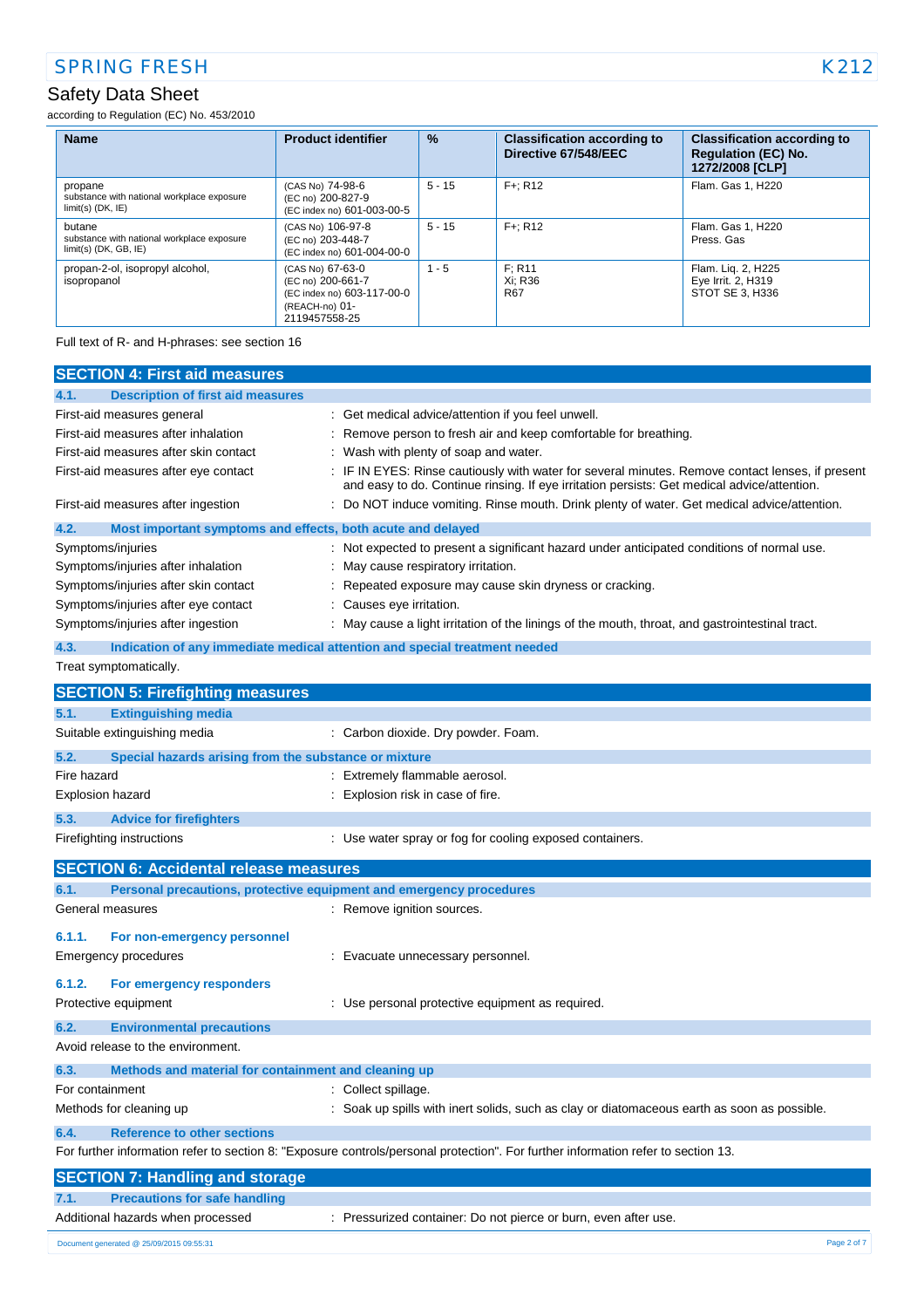according to Regulation (EC) No. 453/2010

| Precautions for safe handling                                        | : Do not spray on an open flame or other ignition source.                                                            |
|----------------------------------------------------------------------|----------------------------------------------------------------------------------------------------------------------|
| Hygiene measures                                                     | : Do not eat, drink or smoke when using this product.                                                                |
| Conditions for safe storage, including any incompatibilities<br>7.2. |                                                                                                                      |
| <b>Technical measures</b>                                            | : Does not require any specific or particular technical measures.                                                    |
| Storage conditions                                                   | : Keep away from ignition sources. Protect from sunlight. Do not expose to temperatures<br>exceeding 50 $°C/122$ °F. |
| Incompatible products                                                | : Oxidizing agent. Strong acids. Strong bases.                                                                       |
| Incompatible materials                                               | Direct sunlight. Heat sources. Sources of ignition.<br>٠                                                             |
| Special rules on packaging                                           | : Keep only in original container.                                                                                   |
| 7.3.<br>Specific end use(s)                                          |                                                                                                                      |

No additional information available

## **SECTION 8: Exposure controls/personal protection**

| 8.1.<br><b>Control parameters</b>                     |                                                            |                                                                             |
|-------------------------------------------------------|------------------------------------------------------------|-----------------------------------------------------------------------------|
| propane (74-98-6)                                     |                                                            |                                                                             |
| <b>Denmark</b>                                        | Local name                                                 | Propan                                                                      |
| Denmark                                               | Grænseværdie (langvarig) (mg/m <sup>3</sup> )              | 1800 mg/m <sup>3</sup>                                                      |
| Denmark                                               | Grænseværdie (langvarig) (ppm)                             | 1000 ppm                                                                    |
| Ireland                                               | Local name                                                 | Propane                                                                     |
| Ireland                                               | OEL (8 hours ref) (ppm)                                    | 1000 ppm                                                                    |
| Ireland                                               | Notes (IE)                                                 | Asphx                                                                       |
| propan-2-ol, isopropyl alcohol, isopropanol (67-63-0) |                                                            |                                                                             |
| Denmark                                               | Local name                                                 | Isopropylalkohol (2005)                                                     |
| Denmark                                               | Grænseværdie (langvarig) (mg/m <sup>3</sup> )              | 490 mg/m <sup>3</sup>                                                       |
| Denmark                                               | Grænseværdie (langvarig) (ppm)                             | 200 ppm                                                                     |
| Germany                                               | TRGS 900 Limitation of exposure peaks (mg/m <sup>3</sup> ) | 1000 mg/m <sup>3</sup>                                                      |
| Ireland                                               | Local name                                                 | Isopropyl alcohol                                                           |
| Ireland                                               | OEL (8 hours ref) (ppm)                                    | 200 ppm                                                                     |
| Ireland                                               | OEL (15 min ref) (ppm)                                     | 400 ppm                                                                     |
| Ireland                                               | Notes (IE)                                                 | Sk                                                                          |
| Netherlands                                           | Grenswaarde TGG 8H (mg/m <sup>3</sup> )                    | 650 mg/m $3$                                                                |
| Netherlands                                           | Grenswaarde TGG 15MIN (mg/m <sup>3</sup> )                 | 0 mg/m $3$                                                                  |
| United Kingdom                                        | Local name                                                 | Propan-2-ol                                                                 |
| United Kingdom                                        | WEL TWA (mg/m <sup>3</sup> )                               | 999 mg/m <sup>3</sup>                                                       |
| United Kingdom                                        | WEL TWA (ppm)                                              | 400 ppm                                                                     |
| United Kingdom                                        | WEL STEL (mg/m <sup>3</sup> )                              | 1250 mg/m <sup>3</sup>                                                      |
| United Kingdom                                        | WEL STEL (ppm)                                             | 500 ppm                                                                     |
| butane (106-97-8)                                     |                                                            |                                                                             |
| Denmark                                               | Local name                                                 | n-Butan                                                                     |
| Denmark                                               | Grænseværdie (langvarig) (mg/m <sup>3</sup> )              | 1200 mg/m <sup>3</sup>                                                      |
| Denmark                                               | Grænseværdie (langvarig) (ppm)                             | 500 ppm                                                                     |
| Ireland                                               | Local name                                                 | <b>Butane</b>                                                               |
| Ireland                                               | OEL (8 hours ref) (ppm)                                    | 1000 ppm                                                                    |
| United Kingdom                                        | Local name                                                 | <b>Butane</b>                                                               |
| United Kingdom                                        | WEL TWA (mg/m <sup>3</sup> )                               | 1450 mg/m <sup>3</sup>                                                      |
| United Kingdom                                        | WEL TWA (ppm)                                              | 600 ppm                                                                     |
| United Kingdom                                        | WEL STEL (mg/m <sup>3</sup> )                              | 1810 mg/m <sup>3</sup>                                                      |
| United Kingdom                                        | WEL STEL (ppm)                                             | 750 ppm                                                                     |
| <b>United Kingdom</b>                                 | Remark (WEL)                                               | Carc, (only applies if Butane contains more than 0.1%<br>of buta-1,3-diene) |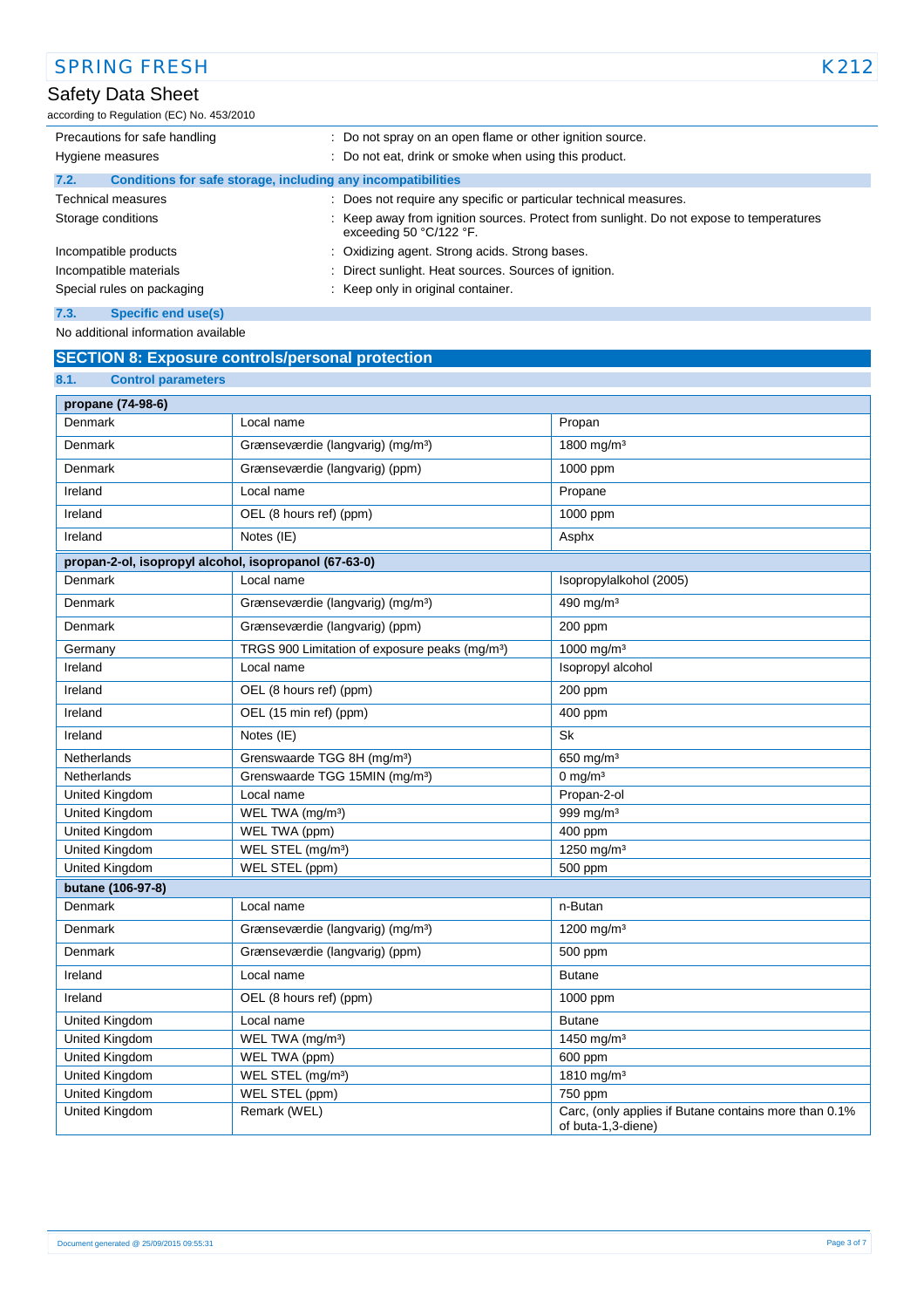| <b>SPRING FRESH</b>                                            |                                                        | K212 |
|----------------------------------------------------------------|--------------------------------------------------------|------|
| Safety Data Sheet<br>according to Regulation (EC) No. 453/2010 |                                                        |      |
| 8.2.<br><b>Exposure controls</b>                               |                                                        |      |
| Materials for protective clothing                              | : Not required for normal conditions of use            |      |
| Hand protection                                                | : In case of repeated or prolonged contact wear gloves |      |
| Eye protection                                                 | : Not required for normal conditions of use            |      |
| Skin and body protection                                       | : Not required for normal conditions of use            |      |
| Respiratory protection                                         | : Not required for normal conditions of use            |      |
| <b>SECTION 9: Physical and chemical properties</b>             |                                                        |      |
| Information on basic physical and chemical properties<br>9.1.  |                                                        |      |
| Physical state                                                 | $:$ Liquid                                             |      |
| Appearance                                                     | : Aerosol.                                             |      |
| Colour                                                         | : Colourless.                                          |      |
| Odour                                                          | $\therefore$ Floral.                                   |      |
| Odour threshold                                                | : No data available                                    |      |
| рH                                                             | : No data available                                    |      |
| Relative evaporation rate (butylacetate=1)                     | : No data available                                    |      |
| Melting point                                                  | : No data available                                    |      |
|                                                                |                                                        |      |

| Melting point                    | no gata avaliable |
|----------------------------------|-------------------|
| Freezing point                   | No data available |
| Boiling point                    | No data available |
| Flash point                      | No data available |
| Auto-ignition temperature        | No data available |
| Decomposition temperature        | No data available |
| Flammability (solid, gas)        | No data available |
| Vapour pressure                  | No data available |
| Relative vapour density at 20 °C | No data available |
| Relative density                 | 0,81              |
| Solubility                       | No data available |
| Log Pow                          | No data available |
| Viscosity, kinematic             | No data available |
| Viscosity, dynamic               | No data available |
| Explosive properties             | No data available |
| Oxidising properties             | No data available |
| Explosive limits                 | No data available |

### **9.2. Other information**

No additional information available

|       | <b>SECTION 10: Stability and reactivity</b> |
|-------|---------------------------------------------|
| 10.1. | <b>Reactivity</b>                           |
|       | Pressurised container: May burst if heated. |
| 10.2. | <b>Chemical stability</b>                   |
|       | Stable under normal conditions.             |
| 10.3. | <b>Possibility of hazardous reactions</b>   |
|       | No additional information available         |
| 10.4. | <b>Conditions to avoid</b>                  |
|       | Direct sunlight. Heat. Open flame.          |
| 10.5. | <b>Incompatible materials</b>               |
|       | No additional information available         |
| 10.6. | <b>Hazardous decomposition products</b>     |
|       | No additional information available         |

| <b>SECTION 11: Toxicological information</b>  |                |  |  |
|-----------------------------------------------|----------------|--|--|
| 11.1.<br>Information on toxicological effects |                |  |  |
| Acute toxicity                                | Not classified |  |  |
| Skin corrosion/irritation                     | Not classified |  |  |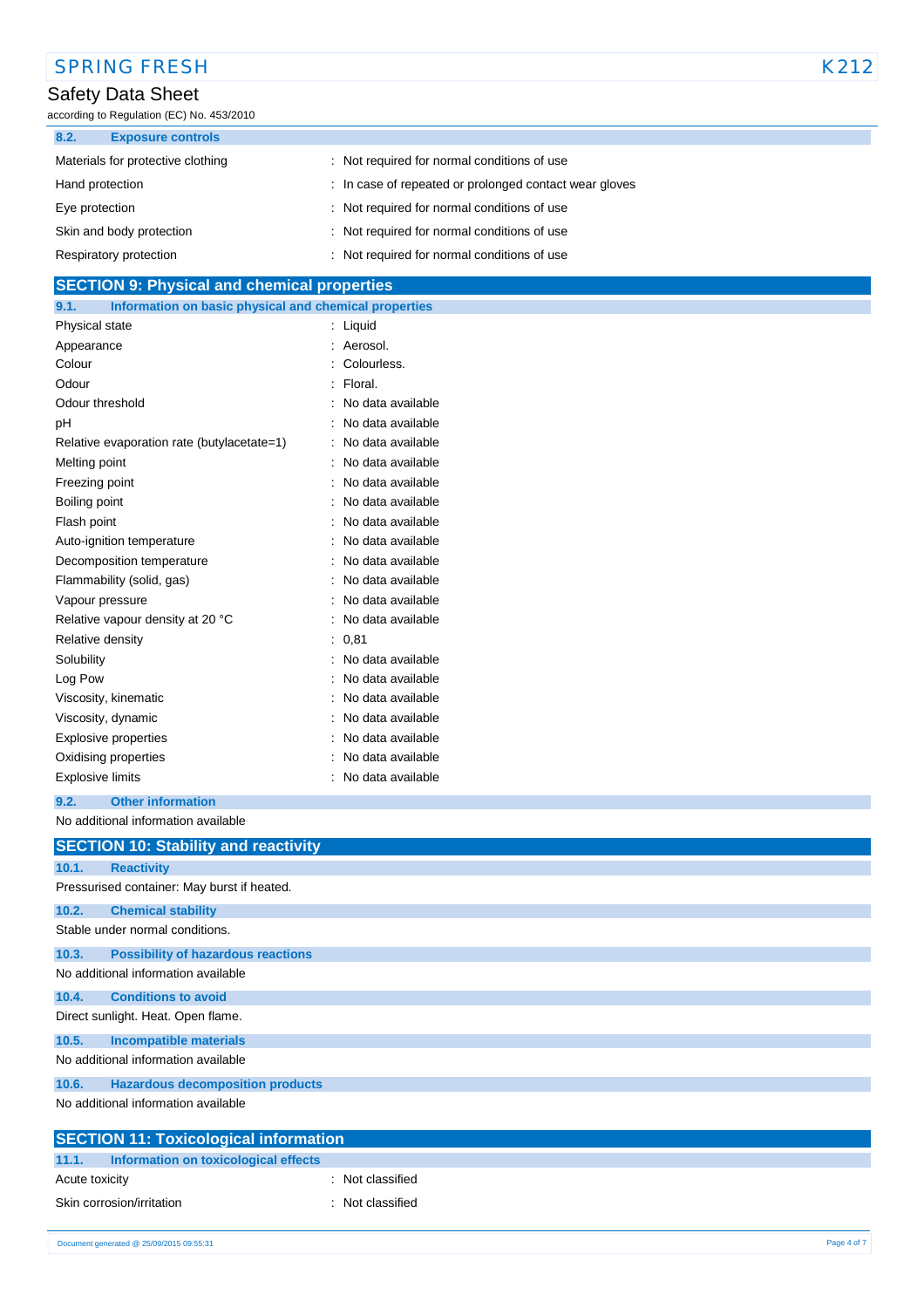| <b>SPRING FRESH</b>                                   |                                          | K212 |
|-------------------------------------------------------|------------------------------------------|------|
| Safety Data Sheet                                     |                                          |      |
| according to Regulation (EC) No. 453/2010             |                                          |      |
| Serious eye damage/irritation                         | : Not classified                         |      |
| Respiratory or skin sensitisation                     | Not classified                           |      |
| Germ cell mutagenicity                                | Not classified                           |      |
| Carcinogenicity                                       | Not classified                           |      |
| Reproductive toxicity                                 | Not classified                           |      |
| Specific target organ toxicity (single exposure)      | Not classified                           |      |
| Specific target organ toxicity (repeated<br>exposure) | : Not classified                         |      |
| Aspiration hazard                                     | : Not classified                         |      |
| <b>AIRFRESHENER - SPRINGTIME</b>                      |                                          |      |
| Vaporizer                                             | Aerosol                                  |      |
| <b>SECTION 12: Ecological information</b>             |                                          |      |
| 12.1.<br><b>Toxicity</b>                              |                                          |      |
|                                                       |                                          |      |
| propan-2-ol, isopropyl alcohol, isopropanol (67-63-0) |                                          |      |
| LC50 fishes 1                                         | 9640 mg/l                                |      |
| EC50 other aquatic organisms 1                        | 13299 mg/l EC50 waterflea (48 h)         |      |
| EC50 other aquatic organisms 2                        | > 1000 mg/l IC50 algea (72 h) mg/l       |      |
| 12.2.<br><b>Persistence and degradability</b>         |                                          |      |
| No additional information available                   |                                          |      |
|                                                       |                                          |      |
| 12.3.<br><b>Bioaccumulative potential</b>             |                                          |      |
| propan-2-ol, isopropyl alcohol, isopropanol (67-63-0) |                                          |      |
| Log Pow                                               | 0,14                                     |      |
| 12.4.<br><b>Mobility in soil</b>                      |                                          |      |
| No additional information available                   |                                          |      |
| 12.5.<br><b>Results of PBT and vPvB assessment</b>    |                                          |      |
| No additional information available                   |                                          |      |
| 12.6.<br><b>Other adverse effects</b>                 |                                          |      |
| No additional information available                   |                                          |      |
| <b>SECTION 13: Disposal considerations</b>            |                                          |      |
| 13.1.<br><b>Waste treatment methods</b>               |                                          |      |
| Waste disposal recommendations                        | : Do not pierce or burn, even after use. |      |
|                                                       |                                          |      |
| <b>SECTION 14: Transport information</b>              |                                          |      |
| In accordance with ADR / RID / IMDG / IATA / ADN      |                                          |      |
| 14.1.<br><b>UN number</b>                             |                                          |      |
| UN-No. (ADR)                                          | : 1950                                   |      |
| UN-No. (IMDG)                                         | : 1950                                   |      |
| UN-No.(IATA)                                          | : 1950                                   |      |
| 14.2.<br><b>UN proper shipping name</b>               |                                          |      |
| Proper Shipping Name (ADR)                            | : AEROSOLS                               |      |
| Proper Shipping Name (IMDG)                           | : AEROSOLS                               |      |
| Proper Shipping Name (IATA)                           | : AEROSOLS, FLAMMABLE                    |      |
| Transport document description (ADR)                  | : UN 1950 AEROSOLS, 2.1, (D)             |      |
| Transport document description (IMDG)                 | : UN 1950 AEROSOLS, 2.1                  |      |
| 14.3.<br><b>Transport hazard class(es)</b>            |                                          |      |
| <b>ADR</b>                                            |                                          |      |
| Transport hazard class(es) (ADR)                      | $\therefore$ 2.1                         |      |
| Danger labels (ADR)                                   | : 2.1                                    |      |
|                                                       |                                          |      |
|                                                       |                                          |      |
|                                                       |                                          |      |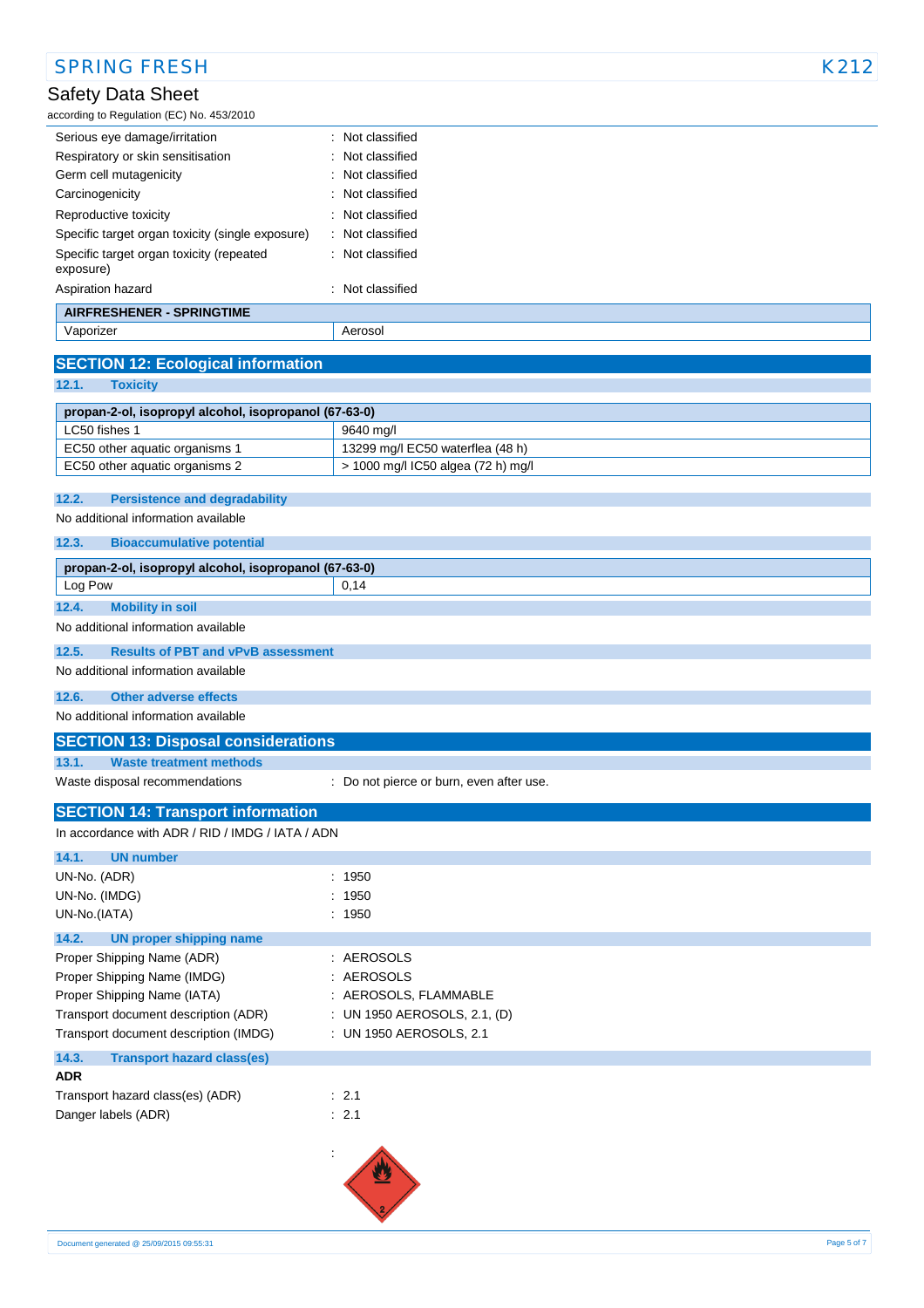| <b>SPRING FRESH</b> | K212 |
|---------------------|------|
|                     |      |

according to Regulation (EC) No. 453/2010

| <b>IMDG</b>                                                                |                                          |
|----------------------------------------------------------------------------|------------------------------------------|
| Transport hazard class(es) (IMDG)                                          | : 2.1                                    |
| Danger labels (IMDG)                                                       | : 2.1                                    |
|                                                                            |                                          |
|                                                                            |                                          |
|                                                                            |                                          |
|                                                                            |                                          |
|                                                                            |                                          |
|                                                                            |                                          |
| <b>IATA</b>                                                                |                                          |
| Transport hazard class(es) (IATA)                                          | : 2.1                                    |
| Hazard labels (IATA)                                                       | : 2.1                                    |
|                                                                            |                                          |
|                                                                            |                                          |
|                                                                            |                                          |
|                                                                            |                                          |
|                                                                            |                                          |
|                                                                            |                                          |
|                                                                            |                                          |
| 14.4.<br><b>Packing group</b>                                              |                                          |
| Packing group (ADR)                                                        | : Not applicable                         |
| Packing group (IMDG)                                                       | : Not applicable                         |
| Packing group (IATA)                                                       | : Not applicable                         |
| 14.5.<br><b>Environmental hazards</b>                                      |                                          |
| Dangerous for the environment                                              | : No                                     |
| Marine pollutant                                                           | : No                                     |
| Other information                                                          | : No supplementary information available |
| 14.6.<br><b>Special precautions for user</b>                               |                                          |
|                                                                            |                                          |
| - Overland transport                                                       |                                          |
| Classification code (ADR)                                                  | : 5F                                     |
| Special provisions (ADR)                                                   | : 190, 327, 344, 625                     |
| Limited quantities (ADR)                                                   | : 1L                                     |
| Excepted quantities (ADR)                                                  | $\therefore$ EO                          |
| Packing instructions (ADR)                                                 | : P207, LP02                             |
| Special packing provisions (ADR)                                           | : PP87, RR6, L2                          |
| Mixed packing provisions (ADR)                                             | : MP9                                    |
| Transport category (ADR)                                                   | $\therefore$ 2                           |
| Special provisions for carriage - Packages<br>(ADR)                        | $\therefore$ V14                         |
| Special provisions for carriage - Loading,<br>unloading and handling (ADR) | : CV9, CV12                              |
| Special provisions for carriage - Operation<br>(ADR)                       | $\therefore$ S2                          |
| Tunnel restriction code (ADR)                                              | : D                                      |
|                                                                            |                                          |
| - Transport by sea                                                         |                                          |
| Special provisions (IMDG)                                                  | : 63, 190, 277, 327, 344, 959            |
| Limited quantities (IMDG)<br>Excepted quantities (IMDG)                    | $:$ SP277<br>$\therefore$ EO             |
|                                                                            |                                          |
| Packing instructions (IMDG)                                                | : P207, LP02                             |
| Special packing provisions (IMDG)<br>EmS-No. (Fire)                        | : PP87, L2<br>: F.D                      |
|                                                                            |                                          |
|                                                                            |                                          |
| EmS-No. (Spillage)<br>Stowage category (IMDG)                              | $: S-U$<br>: None                        |